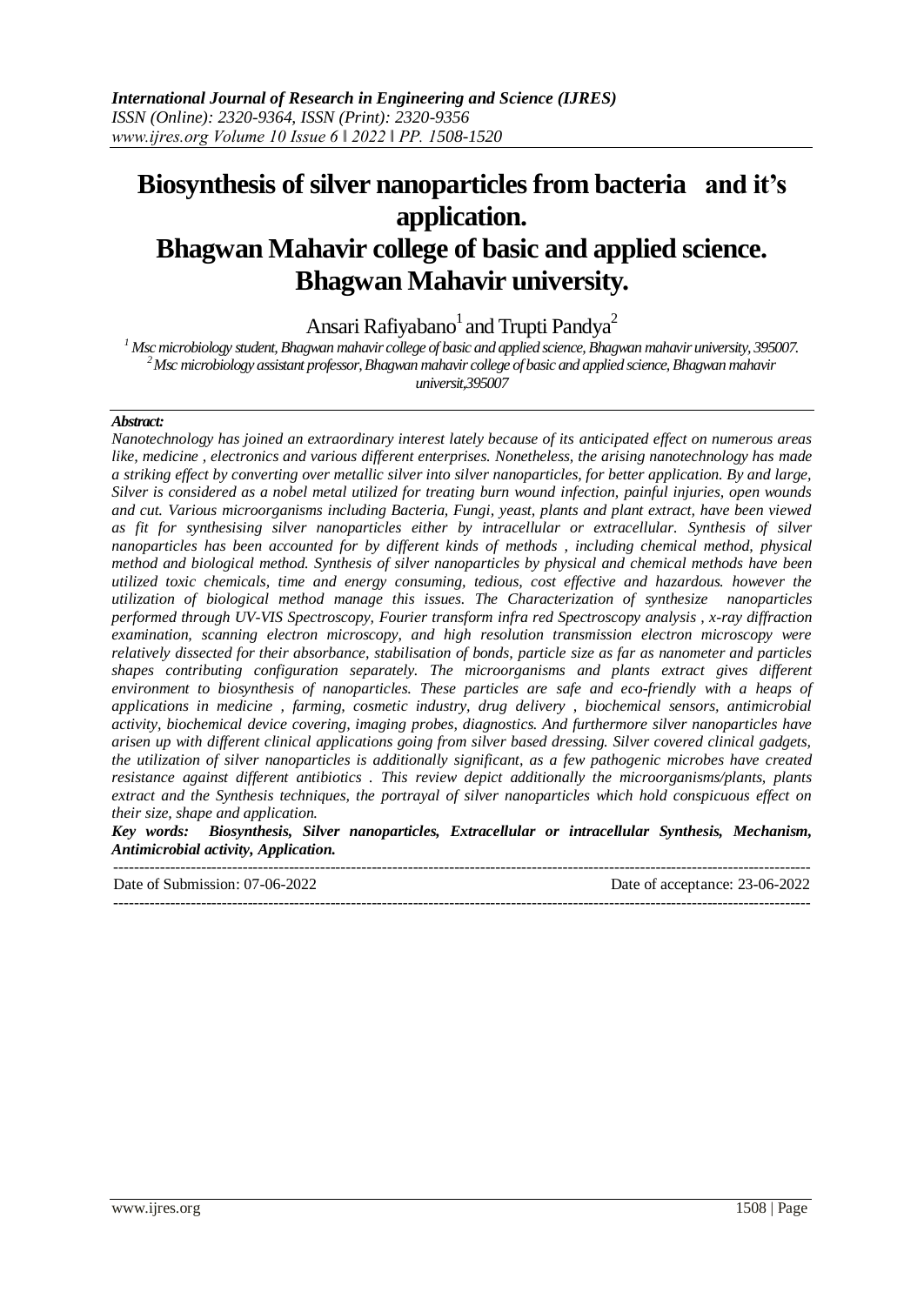*Biosynthesis of silver nanoparticlesfrom bacteria and it's application..*



# **1.1) Nanotechnology:**

Nanotechnology refers to the engineering of materials with nanoscale dimensions to form products with extra accuracy . The enchantment of technology for analysis in the nanometer range led to better understanding of matter[42] *.* Nanotechnology is an influential sector in the region of interdisciplinary research [72]. The sector of nanotechnology is the very dynamic area of research in material science and the synthesis of nanoparticles is taking up significantly all over the world [73,74].

# **1.2) History of nanoparticles :**

The history of Nanotechnology is quite long. "Nano" Greek word means "Dwarf". The first-time idea of nanotechnology was introduced in1959 by Nobel Prize Laureate, an American physicist Richard Feynman, who gave the Statement that ``There is Plenty of Room at the Bottom." He created a concept And early exploration of quantum computing and creation of devices at Molecular scale. He described the idea of creating things out of tiny pieces (bottom-up approach) instead of making things smaller (top-down approach) at that time.

# **1.3) Nanoparticles :**

In recent years, nanotechnology research is arising as cutting edge innovation interdisciplinary with material science, physics, chemistry, biology and medicine . The prefix nano is gotten from Greek word "*nanos"* signifying " dwarf" in Greek that refers to things of one billionth  $(10^{-9} \text{ m})$  in size. Nanoparticles are generally 10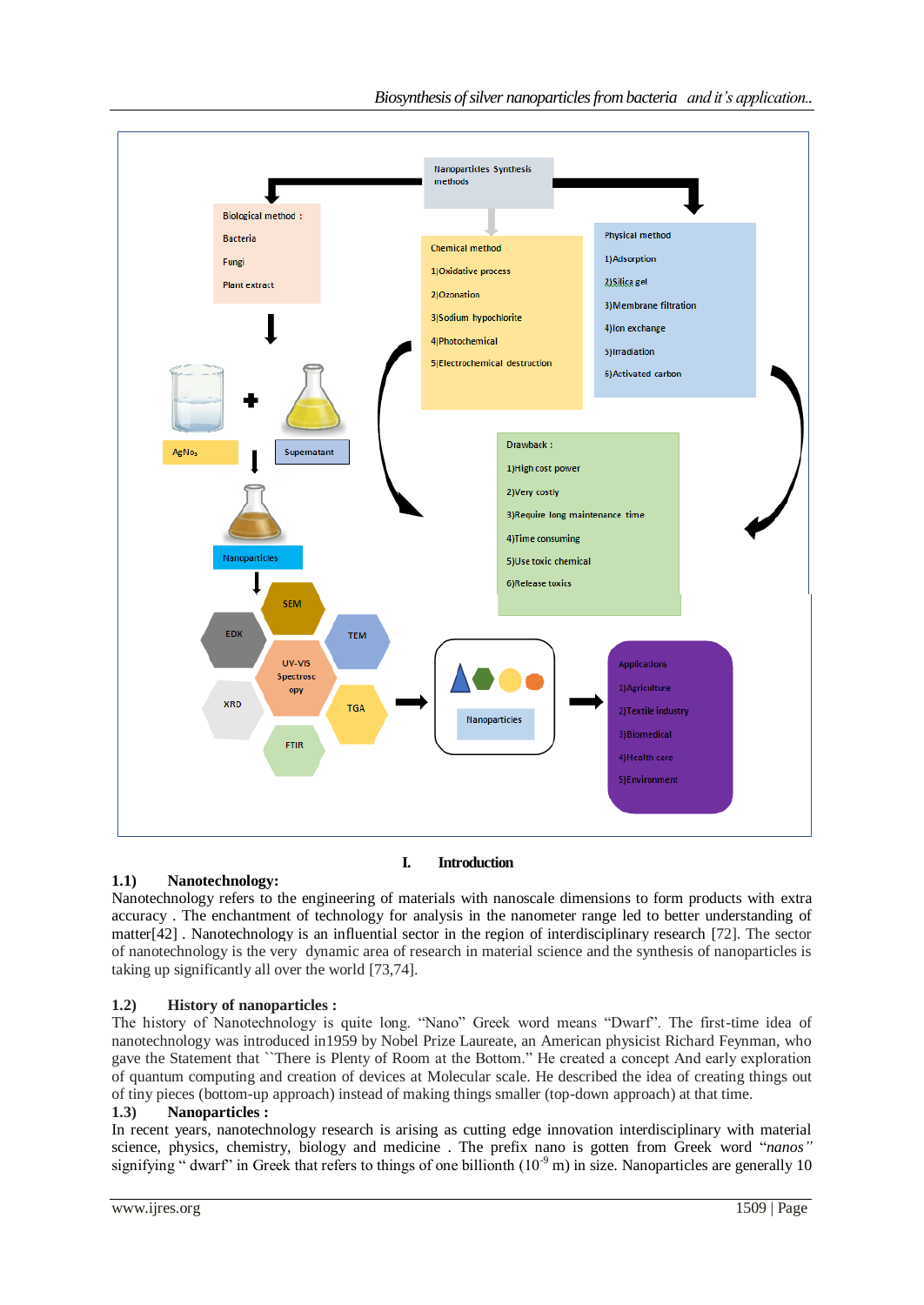nm to 1000 nm in each spatial aspect furthermore, are usually synthesized utilizing two procedures: top-down and bottom up [71,32, 55].

# **1.3) Top-down approach :**

In top-down methodology, the mass materials are slowly separated to nanosized materials [55]. The top-down approach is defined as breakdown of suitable bulk material into Its component parts by size reduction, while the bottom-up approach is based on Self-assembly of atoms to new nuclei which grow into a nanoscale particle [97].

# **1.4) Bottom-up approach :**

while in bottom up approach, particles or atoms are collected to sub-atomic structures in nanometer range. Bottom-up approach is generally utilized for chemical and biological synthesis of nanoparticles [55]. Selfassembly is a bottom-up approach in which atoms or molecules organize themselves into ordered nanostructures by chemical-physical interactions between them. Positional assembly is the only technique in which single atoms, molecules or clusters can be positioned freely one-by-one [97].

## **1.5) Characteristics of nanoparticles :**

The vital characteristics of nanoparticles is their surface area to volume aspect ratio grant them to collaborate with different particles inconvenience free [*55,37,46*,36]*.* The nano size of materials consequence in determine physicochemical characteristics distinct than those of the volume materials or greater particles [45]. This outcome is mostly praised to high surface-area-to-volume ratio, which consequences in enlarge reactivity, therefore, the nanoscale materials are extra superior than their volume materials [46].

## **1.6) Physicochemical properties of NPs**

The physicochemical properties of NPs are classified as a large surface area, Mechanically strong, optically active and chemically reactive; making the NPs Unique and in demand for various applications [91].

# **a) Magnetic properties :**

Magnetic properties of nanoparticles (NPs) are dominated by two main features, Finite-size effects (singledomain, multi-domain structures and quantum Confinement) and surface effects, which results from the symmetry breaking of The crystal structure at the surface of the particle, oxidation, dangling bonds, surface stain, etc, [93]. The uneven distribution in NPs Leads to magnetic property. This property is dominantly effective when particle Size is 10 -20 nm.

## **b) Mechanical properties:**

The basic mechanical properties of NPs are elastic modulus and hardness, Movement law, friction and interfacial adhesion and their size dependent characteristics. In a lubricated or greased contact, the contrast in the stiffness Between NPs and contacting surface controls whether the NPs are indented into The plain surface or deformed when the pressure at contact is large [92].

# **C) Electronic and optical properties.**

Semiconductor and metallic nanomaterials and nanocomposites possess Interesting linear absorption, photoluminescence emission, and nonlinear Optical properties. Nanomaterials having small particle sizes exhibit enhanced optical emission as well as nonlinear optical properties due to the quantum confinement effect [92]. These properties are observed to Change at nanoscale level like optical properties. The examples of the change in Electrical properties in nanomaterials are: conductivity of a bulk or large Material does not depend upon dimensions like diameter or area of cross-section And twist in the conducting wire etc.

## **D) Thermal property:**

The metal NPs have the thermal conductivity higher than those of fluids in solid Form. Nanofluids display significantly enhanced thermal conductivity relative To those of conventional heat transfer fluids because the heat transfer takes place At the surface of the particle, and it is desirable to use particles with large surface Area. The large surface area also increases the stability of NPs in suspension [92].

## **1.7) Classification of Nanoparticles :**

NPs are broadly classified based on their morphology, size and chemical Properties. Classification of NPs based on physical and chemical characteristics Is given below:

## **1) Carbon-based NPs**

A broad range of carbon nanostructures have been prepared, such as carbon Nanotubes, fullerenes, nanofibers, nano diamond, carbon, and other Carbonaceous nanomaterials. Carbon nanoparticles have excellent applications Because of their unique chemical and physical properties. [94]. The have unique electrical conductivity, high strength, structure, electron Affinity and versatility which makes them suitable for commercial application Such as filters, efficient gas adsorbent and as a support medium for different Inorganic and organic catalysts [94].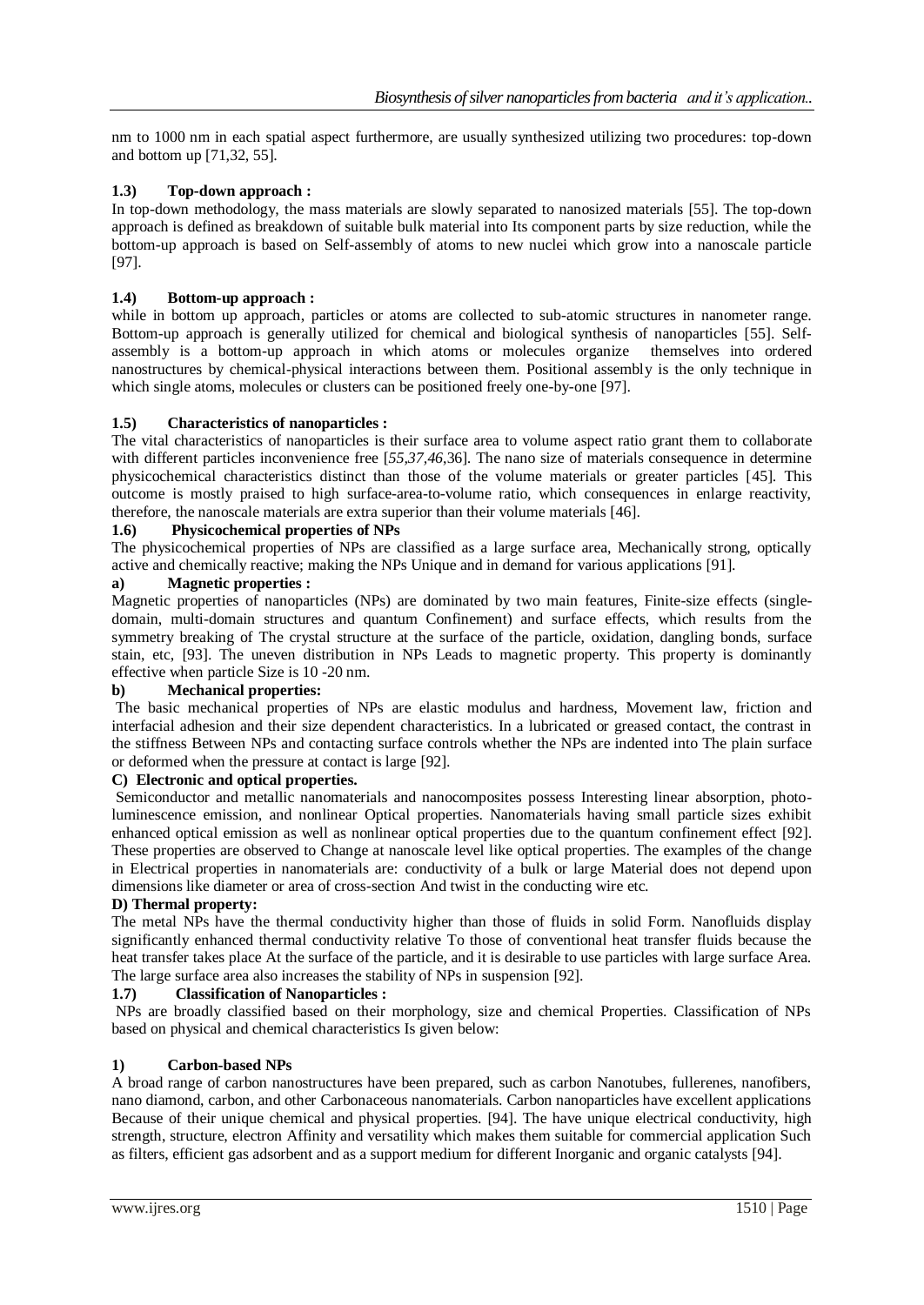# **2) Metal and metal oxide**

They are purely made of metal precursors. CuNPs, AgNPs, AuNPs, ZnNPs, CuONPs, ZnONPs, NPs are good examples of it. Due to LSPR phenomena, These NPs possess unique optoelectrical properties. Metal oxide nanoparticles Are attractive for a large variety of applications including catalysis, sensors, Optoelectronics materials, and environmental remediation [96].

# **3) Ceramic Nanoparticle**

They are inorganic non-metallic solids, synthesised via heat and successive Cooling. They have been found in amorphous, dense, porous and hollow forms. These NPs may exhibit magnetism, specific optical and dielectric properties, And do not degrade easily, making them useful for bone application [94].

# **4) Semiconductor Nanoparticles**

Semiconductor nanocrystals, based on the periodic table groups into which these Elements are formed. For example, silicon and germanium are group IV, GaN, GaP,GaAs, InP and InAs are III-V, while those of ZnO, ZnS, CdS, CdSe and CdTe are II-VI semiconductors [94].

# **5) Polymeric NPs:**

They are organic based, nanospheres or noncapsular shaped NP applied in Various fields. nanospheres are matrix particles whose overall mass is solid. Where's in nano capsular, the solid mass is encapsulated within the particle Completely [94].

# **6) Lipid -based nanoparticles:**

Liposomal systems are a class of LNPs containing lipids organized in a bilayer Organization. Many membrane lipids, such as phosphatidylcholine (PC), adopt Bilayer structures spontaneously when dispersed in an aqueous medium [95].

The metallic nanoparticles like copper, titanium, zinc [49], magnesium, gold [16], and alginate, Au, Ag, CuAl. Metallic nanoparticles have a powerful bactericidal potential owing to their wide surface-area-to-volume ratio. In consequence of their extensive feature nanoparticles such as metals, metal ions and semiconductor materials are one type of nanoparticles that have attracted the attention both research and industry, along medical, environmental and pharmaceutical industries [57;58;50].

## **1.8) Silver nanoparticles :**

Silver has been used since ancient periods for it's microbial features. Silver salt have bees used to treat ulcer, burns and chronic wounds, sepsis, acute epididymitis, tonsilitis and infections and prevent eye disease in infants [10;53]. Silver nanoparticles having size in the range of 10-100 nm illustrate the powerful bactericidal potential opposed to both Gram-positive and Gram-negative bacteria. Silver nanoparticles are now one of the most commercialised nanoparticles having application in over 200 products including antimicrobial coating, medical devices, molecular diagnostic and photonic electronics, household appliance, sensor, textile, home water purification, cosmetics, electronics, conductive inks pastes, and filters [27,28,53], also biologically synthesis silver nanoparticles could have numerous applications like spectrally selective coatings for solar energy absorption and intercalation material for electrical batteries [38] as optical receptors [18,23,41] catalyst in chemical reaction [25], bioleaching biological sensor, antimicrobial activity, therapeutics, high sensitivity biomolecular detection and diagnostics, and biochemical application and target drugs delivery [26;51;52;31;44;56;45].

# **1.9) Methods of synthesis :**

Various methods utilized for the synthesis of silver nanoparticles including,

## **A) Chemical method :**

Different chemical methods have been used to for the synthesis of silver nanoparticles including chemical reduction aqueous solution chemical reduction , non aqueous chemical reduction, the reduction, electrochemical reduction, ultrasonic assisted reduction irradiation reduction and photo-catalytic reduction etc [48, 4].

The most widely recognized approach for synthesis of silver nanoparticle is chemical reduction by organic and inorganic reducing agent . By and large, unique reducing agent , such as sodium citrate, ascorbate, sodium borohydride (NaBH4), Elemental hydrogen, polyol process, Tollens reagent, N,N-dimethylformamide (DMF) and poly(ethylene glycol)-block copolymers are utilized for reduction of silver particles (Ag+) in aqueous or non-aqueous solution. The previously mentioned reducing agent reduce silver particles  $(Ag+)$  and lead to the formation of metallic silver (Ag0), which is followed by agglomeration into oligomeric bunches. These bunches in the long run lead to arrangement of metallic colloidal silver particles [85,86]. It is crucial for utilize defensive agents to balance out nanoparticles throughout silver nanoparticle planning, and safeguard the nanoparticles that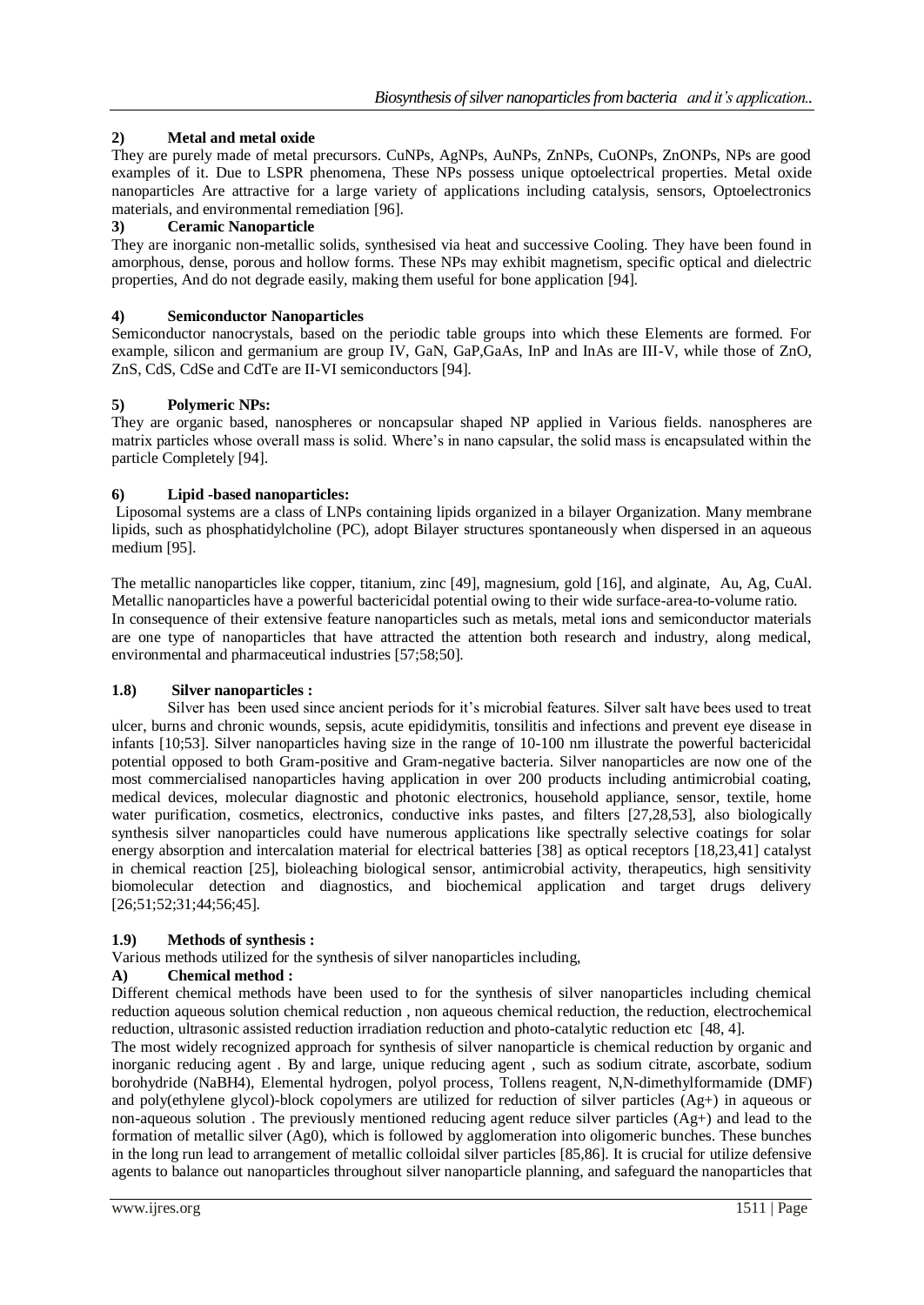can be retained on or tie onto nanoparticle surfaces, staying away from their agglomeration. The presence of surfactants containing functionalities (for example thiols, amines, acids and alcohols) for cooperations with molecule surfaces can balance out molecule development, and safeguard particles from sedimentation, agglomeration or losing their surface properties. Polymeric mixtures for example, poly(vinyl liquor), poly(vinylpyrrolidone),Poly(ethylene glycol)poly(methacrylicacid) and polymethyl-Methacrylate have been accounted for to be successful defensive agents to balance out nanoparticles [87].

#### **B) Physical method :**

In physical method, metal nanoparticles are by and large synthesized by evaporation condensation, which could be completed utilizing a tube furance at environmental tension. The establishment material inside a boat focused at the heater is disintegrated into a transporter gas. Nanoparticles of different materials, like Ag, Au, PbS and fullerene, have already been delivered utilizing the evolution /condensation method [88]. Nevertheless , the generation of silver nanoparticles (AgNPs) utilizing a tube furnace has a few disadvantages, in light of the fact that a tube furnace consumes an enormous space, consumes a lot of energy while raising the ecological temperature around the source material, and demands a ton of investment to accomplish warm strength. An ordinary tube furnace requires power spending of in excess of a few kilowatts and a pre-warming season of a few many minutes to accomplish a stable working temperature. Also, AgNPs have been incorporated with laser removal of metallic mass materials in arrangement [89, 90,91].One benefit of laser removal contrasted with other regular technique for planning metal colloids is the shortfall of synthetic reagents in arrangements. Subsequently, unadulterated colloids, which will be valuable for additional applications, can be delivered by this technique [90].

But these chemical method and physical methods have been experience along with various side effects, for example, use of toxic solvent, production of hazardous by-product, high energy consumption, which causes hazardous risk to human health and the environment [14, 49].

The synthesis of silver nanoparticles widely studied by using chemical and physical method, but the development of dependable technology to produce broad range of environmentally admissible methodology, low cost production and least time consuming, most of the chemical and physical methods are environmentally hazardous, assets compact as well as inefficient in materials and energy use [25].

Therefore, there is a need to develop clean, non-toxic and environmental friendly methods for the synthesis and assembly of silver nanoparticles [46].

#### **C) Biological method :**

It was before reported that numerous microorganisms such as bacteria, yeast, fungi [32,29], plants and plants extract were able to synthesis nanoparticles. Several unicellular and multicellular microorganisms were seen as eco-friendly nano factories to produce silver nanoparticles.

Except fungi, bacteria, yeast, molds, like microorganisms, the synthesis of silver nanoparticles using plant extract is also least time taking but synthesized polydispersed silver nanoparticles because of collaboration of number of components, such as flavonoids, terpenoids, and polyphenols, in the reduction of silver ions [37,52].A curious study demonstrate a simple green synthesis path for silver nanoparticles from silver nitrate salts employing the extract from *jatropha curcos.* Other study, employing *Acalypha indica* leaf extract illustrated that silver nanoparticles synthesis by plant is possible [37].



**Figure 2: Schematic diagram of synthesis of silver nanoparticles from bacteria.**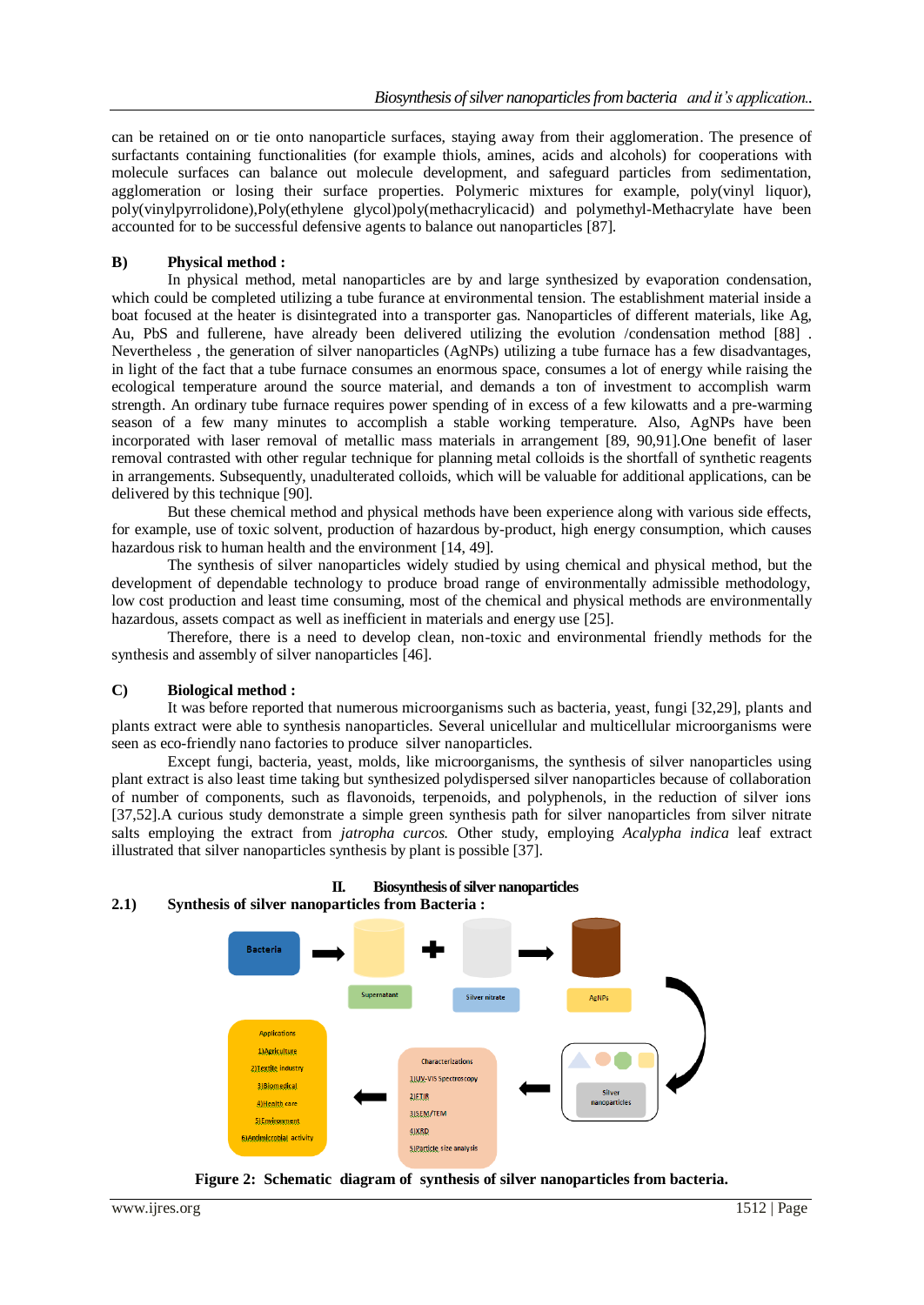Inorganic materials are created by microorganisms either extra or intracellular. This makes them likely biofactories for the plan of respectable metal NPs like Gold and Ag. Ag-NPs are known to be biocompatible however some microbes are known to be Ag resistance [54]. Accordingly, these microbes can aggregate Ag on the cell walls, subsequently suggesting their use in modern recuperation of Ag from mineral materials. At first, Ag-NPs were orchestrated by utilizing Ag resistant bacterial strains Pseudomonas stutzeri AG259. These cells gather Ag-NPs in enormous sums upto 200 nm. Ag-NPs were synthesized by utilizing culture supernatants of psychrophilic microbes. Delineated the synthesis of Ag-NPs by Bacillus licheniformis, where the aqueous solution of AgNO3 added to the biomass of B. licheniformis, the color change from whitish-yellow to brown shows the development of Ag-NPs with the size range of 50 nm and were balanced out by protein nitrate. Ag-NPs were likewise synthesized by utilizing culture supernatants of Staphylococcus aureus. Notwithstanding, for speedy combination of Ag-NPs, the way of life supernatants of different microscopic organisms from Enterobacteriaceae can be utilized.

Some bacteria disclose to high metal ion concentration reduce the metal ions or produce complexes with metal ions for their survival. In a few microorganisms, the metabolic pathway is connected with metal ions, which, one by one, needed for the growth of the microorganisms, is responsible for the bio conversion of metal ions to produce nanoparticles [8].The biosynthesis of silver nanoparticles was studied in *Escherichia coli*(ATCC 25922),*Staphylococcus aureus* (ATCC 25923), ampicillin resistant *Escherichia coli*, and multi drug resistant strain of *Salmonella typhus,* and *Escherichia coli* [51], to confirm the reduction of silver ions the solution was examine in the range of 200-600 nm in a spectrophotometer, the size, shape and the characteristics of the silver nanoparticles were scanned with the transmission electron microscope, and scanning electron microscope, the *Escherichia coli* used as a source of microorganisms to synthesize silver nanoparticles by extracellular, also the changing the color of the solution confirm the reduction of silver ions and synthesis of elemental silver, and the particle size analyzer gives the details about the particles feature, like monodispersed, di-dispersed and polydisperse. The above study confirms that the nanoparticles are polydisperse, and have size variation between 40 to 60 nm [46,21,34].

 The synthesis of silver using Gram-positive and Gram-negative bacteria belonging to the families of *Bacillaceae* and *Enterobacteriaceae* [41], to confirm the production of silver nanoparticles, The culture flask were primarily observed for the color change from colorless to brown color, the primary identification done by phenotypic characteristics of bacteria under microscope, for the further confirmation of reduction of silver nanoparticles, the solution was examine under UV-VIS Spectrophotometer at 300-700 nm, the size and the shape of the synthesis silver nanoparticles were scanned using transmission electron microscope, every nanoparticle crystal has their own X-ray pattern, the sample first freeze dried and for analyze under X-ray diffraction at diffracted intensities from 30° to 80° angles [41].

 Although some *Bacillus sp*. like *Bacillus pseudomycoides* MT32 [24], also used for synthesis of silver nanoparticles was isolated from the atmosphere by the exposure with aqueous silver nitrate and the confirmation of reduction of silver ions was examine under transmission electron microscope in both the magnification low and high magnification. Biological production of silver nanoparticles 10-15 nm in size were observe in the periplasmic space of the bacterial cell, which is present in the outer and inner cell (plasma) membrane. From the above observation of transmission electron microscope indicates the reduction of Ag+ ions to elemental silver in the plasma membrane and the size of synthesis silver nanoparticles is between 5-15 nm. The silver nanoparticles was characterize by using UV-Vis spectrophotometry between 200-1000 nm, to observe surface Plasmon resonance, for detection of pattern of crystal nanoparticles X-ray diffraction were used, Scanning electron microscope and transmission electron microscope used to analyze the size, shape and features of synthesis silver nanoparticles [12,43].

 Another strain of *Escherichia coli* (ATCC 8739)and *Bacillus subtilis* (ATCC 6633) [59], *Streptococcus thermophilus* ESh1 [60] utilized for the production of silver nanoparticles, the bacterial supernatant carried out. The color change in the medium suggested the formation of silver nanoparticles. All the three strain shows the rapid reduction of silver ions within the 5 minute contact with the silver ions. Which is more faster than other strain of microorganisms and fungi. Extracellular biosynthesis occurs by these bacteria have advantage other than fungi and intracellular synthesis method. The color intensity increased with the increased Incubation time, the flask without silver nitrate does not show any color change which means the formation of silver nanoparticles was not occurs, and the flask was used as control, this phenomenon shows that few reducing agents are responsible for the reduction of silver ions to form silver nanoparticles in the culture flask. UV-VIS – spectrophotometer show the absorbance of all three test strain is between 420 and 430 nm for silver nanoparticles synthesized by bacterial strain, X-ray diffraction shows the crystal nature of the silver nanoparticles and show the peak of four ranging values from 20° to 80° angle. The size and the shape of synthesized nanoparticles was determine by transmission electron microscope and scanning electron microscope, the size of silver particle were show in the range of 5-25 nm [13].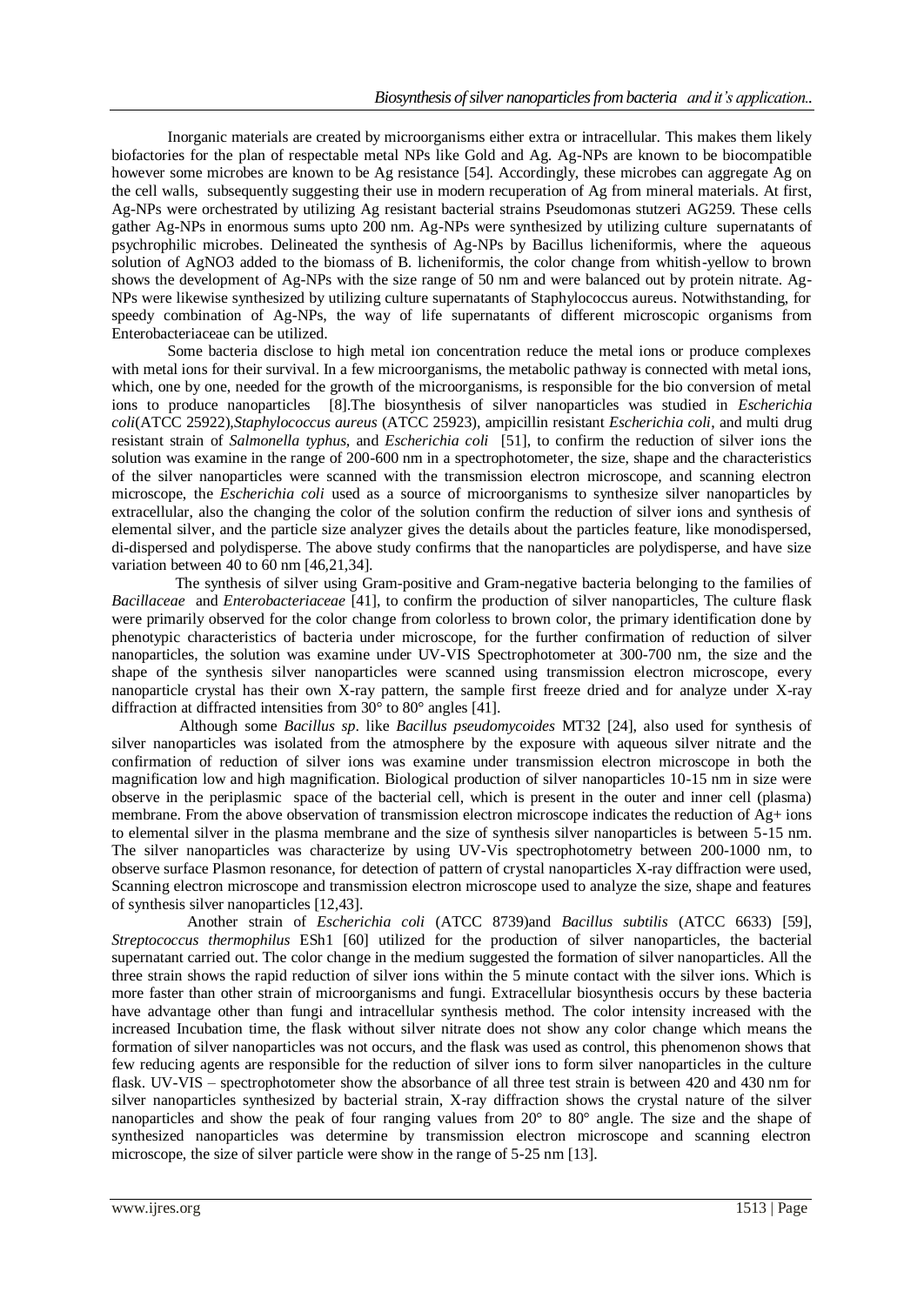The strain of *Bacillus subtilis* (PTCC 1023), *Lactobacillus acidophilus* (PTCC 1608), *Klebsiella pneumoniae* (PTCC 1053), *Escherichia coli* (PTCC 1399), *Enterobacter cloacae* (PTCC 1238), *Streptococcus aureus* (PTCC 1112) used for the synthesis of silver nanoparticles, the reduction of silver ions and the synthesis of silver nanoparticles was determine by the observing the change in color of media from pale yellow to brown, the changing of media color only shows in the flask containing strain of *Klebsiella pneumoniae*, *Escherichia coli*, *Enterobacter cloacae*. And no color change of the media containing the strain of *streptococcus aureus*, *Bacillus subtilis*, *Lactobacillus acidophilus*. The appearance of brown color determine the reduction of silver ions and the synthesis of silver nanoparticles, this is proved that some metabolic by product or some reducing agent are responsible for the reduction of silver ions and synthesis of silver nanoparticles. The features and characteristics of silver nanoparticles was analyzed by UV-VIS Spectrophotometry for Escherichia coli, *Klebsiella pneumoniae* and *Enterobacter cloacae*, was shows powerful, but wide surface Plasmon peak located at 419,430 and 420 nm respectively. Transmission electron microscopy and scanning electron microscopy used to determine the shape and size of silver nanoparticles from range between 50-100 nm [32].

Among all the microorganisms, *Escherichia Coli* (S30, S78)*, B. Megaterium*(S52), *Acinetobacter sp*. (S7), S. *Maltophillia*(S54), used for the synthesis of silver nanoparticles. To confirm the reduction of silver ions by all the strains was determine by the UV-Vis spectrophotometer after 7 days of Incubation, the UV-Vis spectrophotometer demonstrate the silver nanoparticles in the range of 250-650 nm. The surface Plasmon resonance peak ranging from 2 to 100 nm. The transmission electron microscope and scanning electron microscope determine the size of silver nanoparticles between the range of 15-50 nm [57].



# **2.2) Synthesis of silver nanoparticles from Fungi :**

**Figure 3: Schematic diagram of synthesis of silver nanoparticles from fungi.**

Fungi have potential for the amalgamation of metallic NPs due to metal bioaccumulation capacity and their resistance, high resistance capacity , and intracellular take-up like microscopic organisms that are not difficult to deal with in an exploration facility as contrast with Bacteria [75]. Fungi can be utilized through various techniques for the synthesis of NPs, in which fungus discharge number of enzymes which are used to reduced  $AgNO<sub>3</sub>$  solution [29]. A schematic portrayal is displayed in figure.

The extracellular synthesis of Ag-NPs by using *F*. *oxysporum* and its antibacterial impact on textile fabrics is studied by [76]. Detailed that mono-scatter Ag-NPs can be synthesis by utilizing fungus *Aspergillus flavus* and normal size of the NPs saw in the range of  $8.92 \pm 1.61$  is estimated by Transmission Electron Microscopy (TEM) [77]. The extracellular synthesis of Ag-NPs utilizing fungus *Cladosporium cladosporioides* is seen by Balaji et al. also, the size of NPs is seen by TEM in the range of 10-100 nm [78]. In another technique, represented in vitro synthesis of Ag-NPs involving AgNO3 as a substrate and *Penicillium fellutanum* segregated from coastal region of mangrove residue. Studied on that aqueous Ag particles when presented to the *Fusarium oxysporum* are reduced in solution by an enzymatic process, provoking the development of profoundly stable Ag hydrosol [79]. The NPs are in the size range 5-15 nm and are settled in arrangement by protein-emitted parasite. The extracellular synthesis of mono-scattered Ag-NPs is accomplished by Bhainsa and utilizing *Aspergillus fumigatus* at speedy amalgamation rate. In another strategy, round Ag-NPs are combined by [80]. *Aspergillus terreus* with a typical size of 1-20 nm.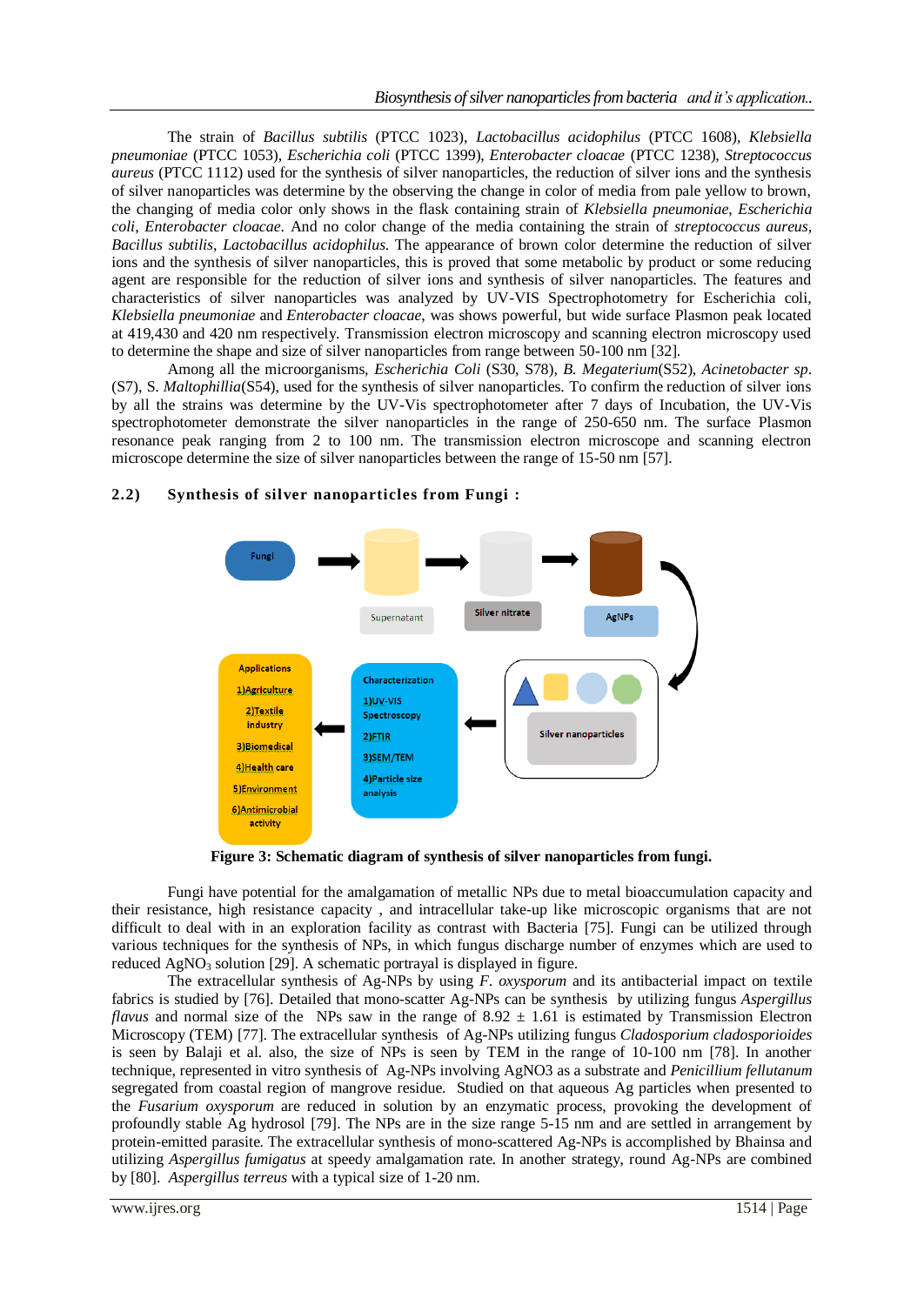

# **2.3) Synthesis of silver nanoparticles from plants:**

**Figure 4: Synthesis of silver nanoparticles from plant extract.**

[81] delineated that the first approach of involving plants for the synthesis of metallic NPs was finished by utilizing Alfalfa sprouts, which was the first description about the synthesis of Ag-NPs utilizing living plant system . Alfalfa roots have the capability assimilate Ag from agar medium what's more, journey them into shoots of plant in same oxidation state. In shoots, these Ag molecules organized themselves to produce Ag-NPs. [82] announced that Ag-NPs are synthesis by using Ananas comosus (pine apple juice ) as settling as well as reducing agents and synthesized NPs were characterise by High Resolution Transmission Electron Microscopy (HRTEM), UV-Vis spectrometer, Energy Dispersive X-ray Spectroscopy (EDX), and chosen Area Diffraction (SAD). TEM micro graph represented the round NPs with a typical diameter of 12 nm. Ag-NPs are synthesized by using Argemone mexicana leaf extract as capping as well as reducing agent by adding to the aqueous solution of AgNO3. The properties of NPs are examined by utilizing UV-Vis spectrometer, X-Ray diffractometer (XRD), Scanning Electron Microscopy (SEM), and Fourier Transmission Infrared (FTIR) Spectrophotometer. [83] showed that XRD and SEM uncovered the average size of NPs as 30 nm. Studied on that Ag-NPs were synthesized by the reduction of aqueous AgNO3 solution through the extract of Neem and Triphala and characteristics of NPs were investigated by utilizing EDX, nanoparticles following investigation (NTA), and TEM. NTA and TEM uncovered the circular particles size range of 43 nm and 59 nm [84].

## **III. Mechanism of synthesis of silver nanoparticles :**

In this article we have seen that many microorganisms including bacteria, fungi, have the ability to reduce the silver ions in elemental silver. The conversation from silver ions to elemental silver is not well understood, but there is some research proposed that few fungi and bacteria have enzymes that reduces the silver ions, enzyme called NADH depended nitrate reductase. NADH depended nitrate reductase enzyme only able to reduce silver ions in *F. Oxysorum* fungi [2,1], whereas no reduction were occurs by NADH depended reductase enzyme in *F. moniliforme* fungi. In the same way, some microorganisms are able to reduce the silver ions in elemental silver. In bacteria the synthesis of silver nanoparticles were occurs by two way, synthesis of silver nanoparticles using bacteria were done by electrostatic interaction and the second way is the secretion of substance that will adhere the ions. The bacteria synthesized silver nanoparticles either by intracellular or by extracellular . The ions trapped in the cell of the bacteria, the electrostatic interaction occurs between ions and bacterial cell because the bacterial cell have negative charge and ions have positive charge. Secretion of substance that will adhere to the cell wall of bacteria will stabilize the ions to the cell of the bacteria. NADH depended nitrate reductase enzyme released by bacteria which reduce the silver ions to form elemental silver to prevent bacterial cell damage. The bacteria reduce the silver nanoparticles by mean of intracellular or extracellular, in the extracellular synthesis of silver nanoparticles, the bacterial cell containing the proteins in the cell wall acting as reducing agent and some enzymes also associated in extracellular biosynthesis. The enzymatic reduction includes NADH and FADH which donates electron and in non-enzymatic reduction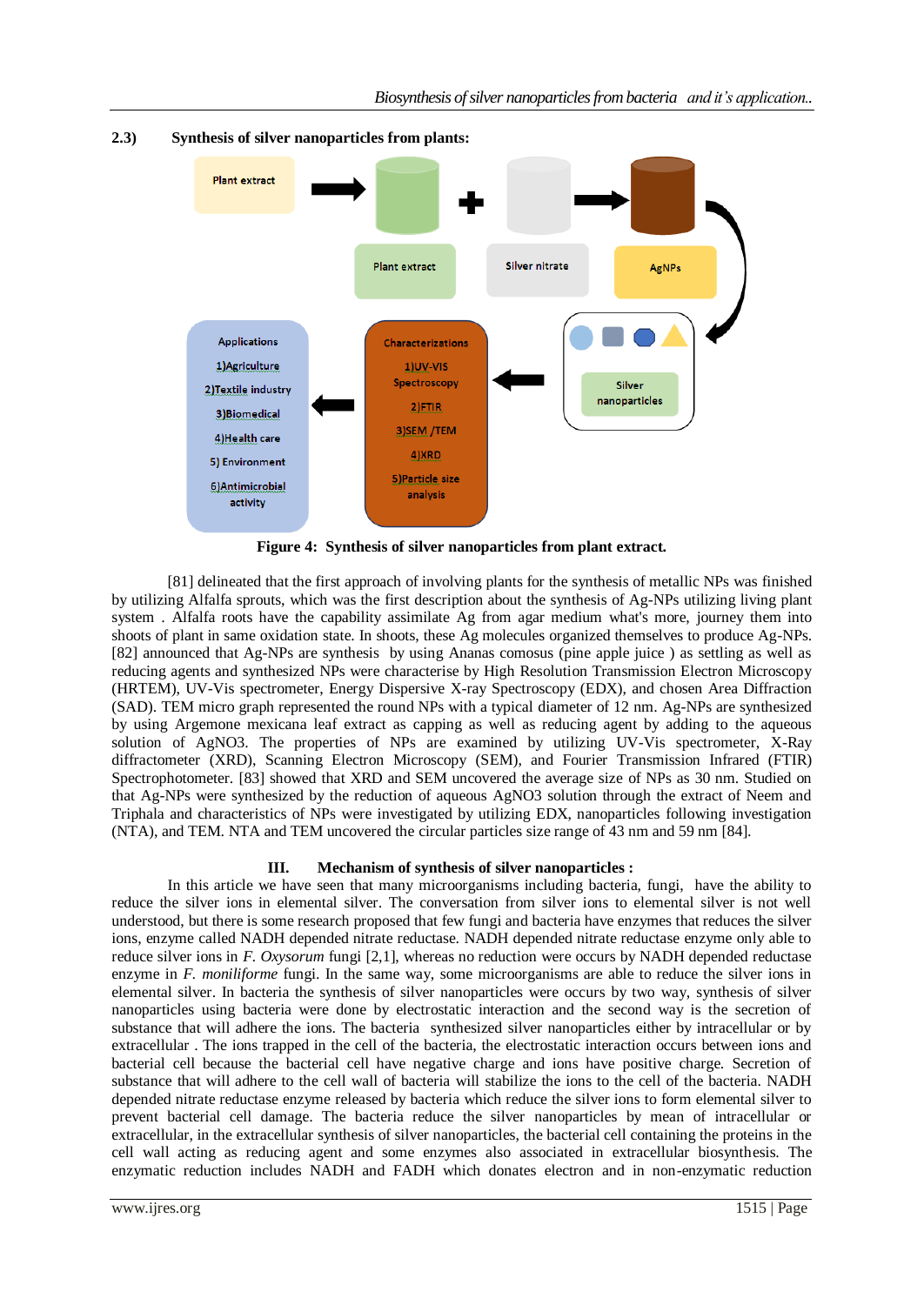includes various group of polysaccharide or polypeptide like, aldehyde, ketones, carboxyl and amides are responsible for the reduction of silver ions to elemental silver forms [58,52,41, 61].

## **Characterization of NPs:**

Different Characterization techniques have been used for analysis of various Physicochemical properties of NPs given below;

| <b>Purpose</b>                                   | <b>Technique Used</b>                                 | Reference        |
|--------------------------------------------------|-------------------------------------------------------|------------------|
| <b>Morphological Characterization</b>            | SEM.TEM.<br>Polarized<br>Microscopy<br><b>Optical</b> | [13, 51]         |
|                                                  | (POM)                                                 |                  |
| <b>Structural Characterization</b>               | XRD , EDX, Zeta Size analyser, SEM, TEM,              | [12, 21, 13, 57] |
|                                                  | <b>FTIR</b>                                           |                  |
| <b>Particle</b><br><b>Size</b><br>and<br>surface | SEM, TEM, Atomic Force Microscopy (AFM),              | [12, 56, 51]     |
| <b>Characterization</b>                          | XRD, DLS, Nanoparticle tracking analysis              |                  |
|                                                  | (NTA)                                                 |                  |
| <b>Optical Characterization</b>                  | UV - Vis Spectrophotometry, Photoluminescence,        | [12, 21, 57]     |
|                                                  | <b>Diffusion Reflectance Spectroscopy (DRS)</b>       |                  |

**Table 1 :Techniques used for characterization Of NPs**

# **IV. Application of silver nanoparticles :**

Silver nanoparticles have several application.

# **4.1) Antimicrobial Activity :-**

The antimicrobial activity of silver nanoparticles have been used in different application such as, health industry, textile coating, surgical masks, bandages, disinfectant, water treatment and so on. Silver nanoparticles shows antibacterial activity and antifungal against large range of gram-positive and gram-negative bacteria, yeast , like, *Bacillus subtilis*, *Bacillus cereus*, *Enterobacteriaceae* family, *Staphylococcus aureus*, *Staphylococcus epidermis*, *Streptococcus thermophilus* and *Escherichia coli*, *Klebsiella pneumonia*, *pseudomonas aeroginosa*, *salmonella sp*., *Shigella flexneri* and *vibrio cholera* respectively. For the testing of antifungal and antimicrobial activity of silver nanoparticles various method used to determine their activity. For that zone the metallic silver likewise neglected to work on the antimicrobial action of inhibition were observe by disk diffusion and agar well diffusion method. Another is minimum inhibitory concentration by both macro dilution and micro dilution assay, minimum bacterial concentration etc [39,46,34].

## **4.2) Wound dressing :**

Silver nanoparticles used in clinical treatment in various injuries, like, burns, chronic ulcers, pemphigus, and toxic epidermal necrolysis and also used in wounds dressing [44].

## **4.3) Dentistry :**

Silver nanoparticles used in dentistry instruments and bandages, silver nanoparticles can least the microbial colonization of coating materials, enhance the antifungal potential [44].

## **4.4) Silver dressing :**

Dressings have a significant influence in the administration of wounds [63]. As of late, the advancement of safe strains of microbes has turned into a significant issue and the recently planned wound dressings has given a significant forward leap to the treatment of contamination and wounds. The antibacterial properties and the harmfulness of silver to miniature living beings is notable, hence, presently a day's , silver is utilized in various types of details like surface covering specialists, wound dressing and so forth The silver dressings utilize conveyance frameworks that delivery silver in various focuses. Be that as it may, various variables like the appropriation of silver in the dressing, its synthetic and actual structure, liking of dressing to dampness additionally impact the killing of microorganisms [46].

## **4.5) Silver coated textile fabrics :**

In the beyond couple of many years, scientists are checking out the advancement of material textures containing antibacterial agent . As, silver is non-poisonous and groups antimicrobial properties it has urged laborers to utilize silver nanoparticles in various material textures. Toward this path, silver nanocomposite strands were ready containing silver nanoparticles fused inside the texture however from the it was reasoned that the to check electron minuscule review it silver nanoparticles fused in the sheath part of textures had critical antibacterial property contrasted with the textures consolidated with silver nanoparticles in the center part [69]. Comparative outcomes were acquired by utilizing silver nanoparticles on polyester nonwovens. The fact that silver nanoparticles makes it in like manner detailed covered material textures have antibacterial movement against S. aureus [46].

## **4.6)Silver toxicity :**

Harmfulness from silver is seen as argyria, just when there is a huge painful injury and huge measure of silver particles are utilized for dressing. There are no normal reports of silver sensitivity [63]. Silver nanoparticles in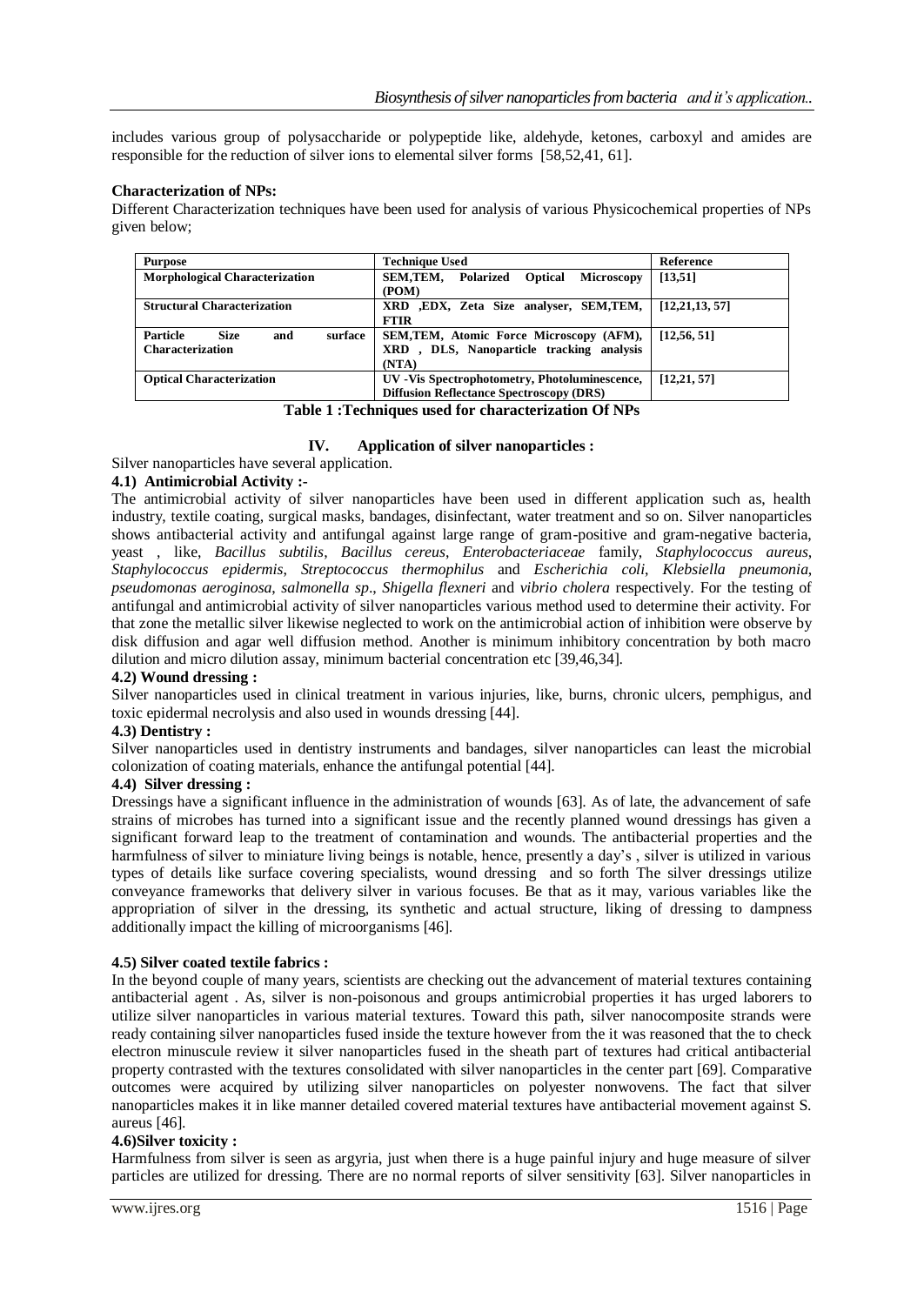many investigations are recommended to be non-poisonous. Be that as it may because of their little size and variable properties they are proposed to be dangerous to the climate [70]. Concentrated on the poisonousness of various sizes of silver nanoparticles on rodent liver cell line (BRL 3A) (ATCC, CRL-1442 deified rodent liver cells). The creators tracked down that after an openness of 24 h the mitochondrial cells showed strange size, cell shrinkage and unpredictable shape. Cytotoxicity investigation of silver nanoparticle impregnated five economically accessible dressings was embraced by. In the review, it was tracked down that three of the silver dressings portrayed cytotoxicity impacts in keratinocytes and fibroblast societies. Detailed the harmfulness of silver nanoparticles on C18-4 cell, a cell line with spermatogonial undifferentiated organism attributes. From the review, it was presumed that the cytotoxicity of silver nanoparticles to the mitochondrial movement expanded with the expansion in the centralization of silver nanoparticles [46].

#### **4.7]Medical applications:**

One use of silver ion or metallic silver as well as silver Nanoparticles can be exploited in medicine for burn treatment, Dental materials, coating stainless steel materials, water Treatment, sunscreen lotions, etc [76].

#### **4.8]Other applications:**

•Silver has been known to have solid antimicrobial properties both in its metallic and nanoparticle shapes subsequently, it has tracked down assortment of utilization in various fields [46].

• The Fe3O4 joined Ag nanoparticles can be utilized for the treatment of water and effectively eliminated utilizing attractive field to stay away from defilement of the climate [15].

• Silver sulfadazine portrays better mending of copy wounds because of its gradual response with serum and other body liquids [61].

•The nanocrystalline silver dressings, creams, gel actually diminish bacterial diseases in ongoing injuries [62,63].

The silver nanoparticle containing poly vinyl nano-filaments likewise show proficient antibacterial property as wound dressing [64].

•The silver nanoparticles are accounted for to show better twisted recuperating limit, better surface level appearance and scarless recuperating when tried utilizing a creature model [65].

• Silver impregnatedmedical gadgets like surgicalmasks and implantable gadgets show huge antimicrobial adequacy [66] .

•Natural amicable antimicrobial nanopaint can be created [67].

• Silver nanoparticles can be utilized for water filtration [68].

#### **V. Conclusion :**

The present study conclude that various microorganisms can be used as a source of synthesis of silver nanoparticles by either intracellular or extracellular. The biosynthetic method for synthesis of silver nanoparticles have been recognized as an alternative to chemical and physical synthesis method. Because of this biosynthetic method is economical, eco-friendly and cost-effective and biosynthetic silver nanoparticles are helpful as antimicrobial agents, and also applicable in many of the applications. To obtain silver nanoparticles synthesis bacteria is also eco-friendly and cost-effective. Biosynthetic method is easy to perform than the chemical and physical method.

#### **Reference:**

- [1]. Ahmad, A., Mukherjee, P., Mandal, D., Senapati, S., Khan, M. I., Kumar, R., & Sastry, M. (2002). Enzyme mediated extracellular synthesis of CdS nanoparticles by the fungus, Fusarium oxysporum. Journal of the American Chemical Society, 124(41), 12108- 12109.
- [2]. Ahmad, Z., Pandey, R., Sharma, S., & Khuller, G. K. (2006). Alginate nanoparticles as antituberculosis drug carriers: formulation development, pharmacokinetics and therapeutic potential. Indian journal of chest diseases and allied sciences, 48(3), 171.
- [3]. Bacelar-Nicolau, P., & Johnson, D. B. (1999). Leaching of pyrite by acidophilic heterotrophic iron-oxidizing bacteria in pure and mixed cultures. Applied and environmental microbiology, 65(2), 585-590.
- [4]. Bar, H., Bhui, D. K., Sahoo, G. P., Sarkar, P., Pyne, S., & Misra, A. (2009). Green synthesis of silver nanoparticles using seed extract of Jatropha curcas. Colloids and Surfaces A: Physicochemical and Engineering Aspects, 348(1-3), 212-216.
- [5]. Basavaraja, S., Balaji, S. D., Lagashetty, A., Rajasab, A. H., & Venkataraman, A. (2008). Extracellular biosynthesis of silver nanoparticles using the fungus Fusarium semitectum. Materials Research Bulletin, 43(5), 1164-1170.
- [6]. Berthomieu, C., & Heinerwadel, R. (2009). Fourier transform infrared (FTIR) spectroscopy. Photosynthesis research, 101(2), 157-170.
- [7]. Beveridge, T. J., Hughes, M. N., Lee, H., Leung, K. T., Poole, R. K., Savvaidis, I., … & Trevors, J. T. (1996). Metal-microbe interactions: contemporary approaches. Advances in microbial physiology, 38, 177-243.
- [8]. Bhainsa, K. C., & D'souza, S. F. (2006). Extracellular biosynthesis of silver nanoparticles using the fungus Aspergillus fumigatus. Colloids and surfaces B: Biointerfaces, 47(2), 160-164.
- [9]. Dopson, M., & Lindström, E. B. (1999). Potential role of Thiobacillus caldus in arsenopyrite bioleaching. Applied and environmental microbiology, 65(1), 36-40.
- [10]. Duhamel, B. G. (1912). ELECTRIC METALLIC COLLOIDS AND THEIR THERAPEUTICAL APPLICATIONS. The Lancet, 179(4611), 89-90.
- [11]. Durán, N., Marcato, PD, Alves, OL, De Souza, GI, & Esposito, E. (2005). Mechanistic aspects of biosynthesis of silver nanoparticles by several Fusarium oxysporum strains. Journal of nanobiotechnology , 3 (1), 1-7.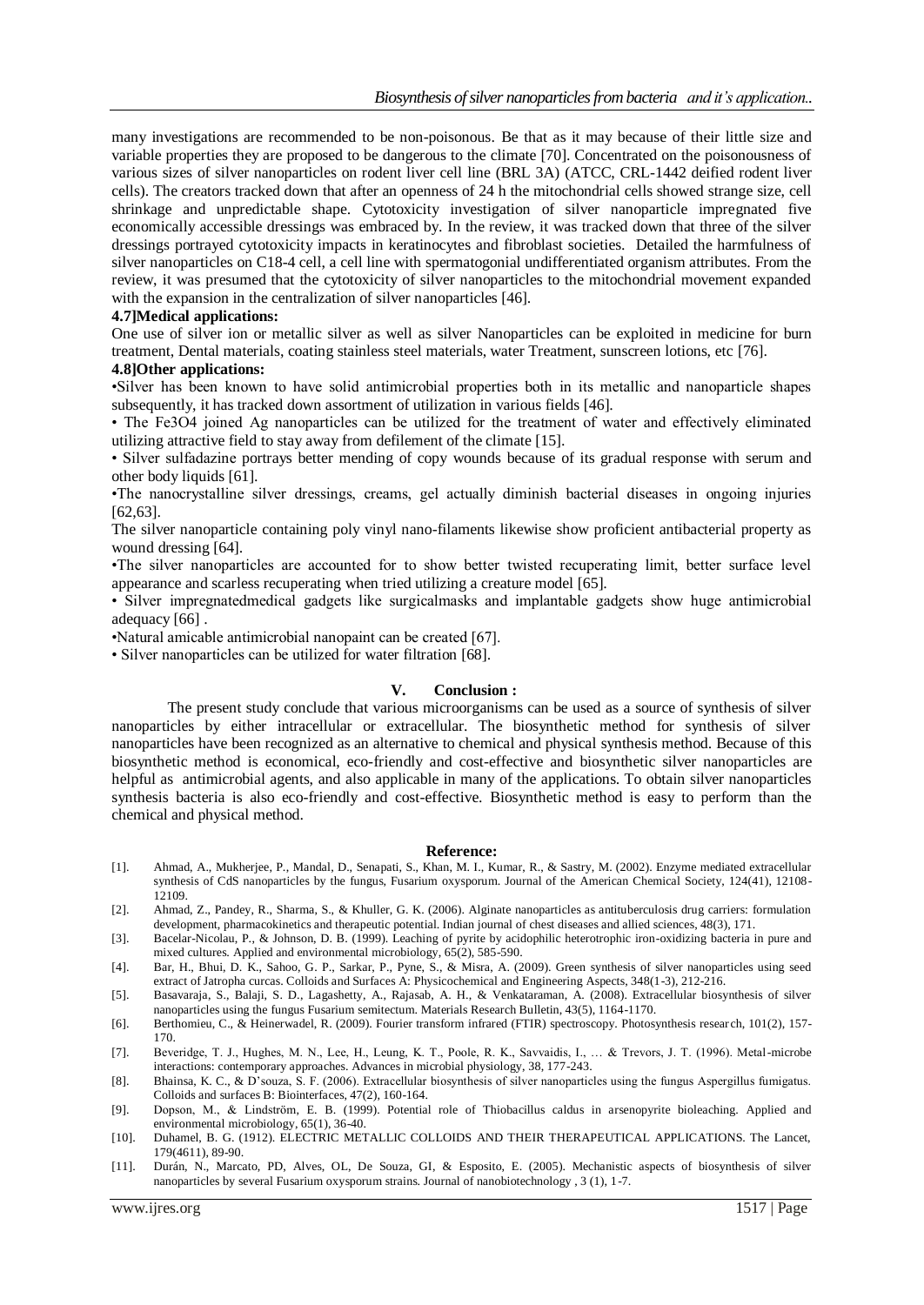- [12]. El-Saadony, M. T., El-Wafai, N. A., El-Fattah, H. I. A., & Mahgoub, S. A. (2019). Biosynthesis, optimization and characterization of silver nanoparticles using a soil isolate of Bacillus pseudomycoides MT32 and their antifungal activity against some pathogenic fungi. Adv. Anim. Vet. Sci, 7(4), 238-249.
- [13]. El-Shanshoury, A. E. R. R., ElSilk, S. E., & Ebeid, M. E. (2011). Extracellular biosynthesis of silver nanoparticles using Escherichia coli ATCC 8739, Bacillus subtilis ATCC 6633, and Streptococcus thermophilus ESh1 and their antimicrobial activities. International Scholarly Research Notices, 2011.
- [14]. Gandhi, H., & Khan, S. (2016). Biological Synthesis of Silver Nanoparticles and Its Antibacterial Activity. Journal of Nanomedicine and Nanotechnology, 7(2), 1000366.
- [15]. Gong, P., Li, H., He, X., Wang, K., Hu, J., Tan, W., … & Yang, X. (2007). Preparation and antibacterial activity of Fe3O4@ Ag nanoparticles. Nanotechnology, 18(28), 285604.
- [16]. Gu, H., Ho, P. L., Tong, E., Wang, L., & Xu, B. (2003). Presenting vancomycin on nanoparticles to enhance antimicrobial activities. Nano letters, 3(9), 1261-1263.
- [17]. Huang, Z., Jiang, X., Guo, D., & Gu, N. (2011). Controllable synthesis and biomedical applications of silver nanomaterials. Journal of nanoscience and nanotechnology, 11(11), 9395-9408.
- [18]. Husseiny, M. I., Abd El-Aziz, M., Badr, Y., & Mahmoud, M. A. (2007). Biosynthesis of gold nanoparticles using Pseudomonas aeruginosa. Spectrochimica Acta Part A: Molecular and Biomolecular Spectroscopy, 67(3-4), 1003-1006.
- [19]. Jahn, W. (1999). Chemical aspects of the use of gold clusters in structural biology. Journal of structural biology, 127(2), 106-112.<br>[20] Lundgren, D. G., & Silver, M. (1980). Ore leaching by bacteria. Annual review
- [20]. Lundgren, D. G., & Silver, M. (1980). Ore leaching by bacteria. Annual reviews in microbiology, 34(1), 263-283.
- [21]. Kannan, N., Selvaraj, S., & Murty, R. V. (2010). Microbial production of silver nanoparticles. Digest journal of nanomaterials and biostructures, 5(1), 135-140.
- [22]. Kim, J. S., Kuk, E., Yu, K. N., Kim, J. H., Park, S. J., Lee, H. J., … & Cho, M. H. (2007). Antimicrobial effects of silver nanoparticles. Nanomedicine: Nanotechnology, biology and medicine, 3(1), 95-101.
- [23]. Klaus-Joerger, T., Joerger, R., Olsson, E., & Granqvist, C. G. (2001). Bacteria as workers in the living factory: metal-accumulating bacteria and their potential for materials science. TRENDS in Biotechnology, 19(1), 15-20.
- [24]. Krásný, L., Hynek, R., & Hochel, I. (2013). Identification of bacteria using mass spectrometry techniques. International Journal of Mass Spectrometry, 353, 67-79.
- [25]. Kumar, A., Mandal, S., Selvakannan, P. R., Pasricha, R., Mandale, A. B., & Sastry, M. (2003). Investigation into the interaction between surface-bound alkylamines and gold nanoparticles. Langmuir, 19(15), 6277-6282.
- [26]. Langer, R. (2001). Drug delivery. Drugs on target. Science (New York, NY), 293(5527), 58-59.
- [27]. Li, Y., Leung, P., Yao, L., Song, Q. W., & Newton, E. (2006). Antimicrobial effect of surgical masks coated with nanoparticles. Journal of Hospital Infection, 62(1), 58-63
- [28]. Lin, J., Chen, R., Feng, S., Pan, J., Li, Y., Chen, G., … & Zeng, H. (2011). A novel blood plasma analysis technique combining membrane electrophoresis with silver nanoparticle-based SERS spectroscopy for potential applications in noninvasive cancer detection. Nanomedicine: Nanotechnology, Biology and Medicine, 7(5), 655-663..
- [29]. Mandal, D., Bolander, M. E., Mukhopadhyay, D., Sarkar, G., & Mukherjee, P. (2006). The use of microorganisms for the formation of metal nanoparticles and their application. Applied microbiology and biotechnology, 69(5), 485-492.
- [30]. Mann, S. (Ed.). (1996). Biomimetic materials chemistry. John Wiley & Sons.
- [31]. Minaeian, S., A. R. Shahverdi, ASHRAF ALSADAT NOUHI, and HAMID REZA SHAHVERDI. "Extracellular biosynthesis of silver nanoparticles by somebacteria." (2008): 1-4.
- [32]. Mohanpuria, P., Rana, N. K., & Yadav, S. K. (2008). Biosynthesis of nanoparticles: technological concepts and future applications. Journal of nanoparticle research, 10(3), 507-517.
- [33]. Mohanraj, V. J., & Chen, Y. (2006). Nanoparticles-a review. Tropical journal of pharmaceutical research, 5(1), 561-573.<br>[34]. Nanda, A., & Saravanan, M. (2009). Biosynthesis of silver nanoparticles from Staphylococcu
- Nanda, A., & Saravanan, M. (2009). Biosynthesis of silver nanoparticles from Staphylococcus aureus and its antimicrobial activity against MRSA and MRSE. Nanomedicine: Nanotechnology, Biology and Medicine, 5(4), 452-456.
- [35]. Nalwa, H. S. (Ed.). (1999). Handbook of nanostructured materials and nanotechnology, five-volume set. Academic Press.
- [36]. Narayanan, K. B., & Sakthivel, N. (2010). Biological synthesis of metal nanoparticles by microbes. Advances in colloid and interface science, 156(1-2), 1-13.
- [37]. Pantidos, N., & Horsfall, L. E. (2014). Biological synthesis of metallic nanoparticles by bacteria, fungi and plants. Journal of Nanomedicine & Nanotechnology, 5(5), 1.
- [38]. Pető, G., Molnar, G. L., Paszti, Z., Geszti, O., Beck, A., & Guczi, L. (2002). Electronic structure of gold nanoparticles deposited on SiOx/Si (100). Materials Science and Engineering: C, 19(1-2), 95-99.
- [39]. Poulose, S., Panda, T., Nair, P. P., & Théodore, T. (2014). Biosynthesis of silver nanoparticles. Journal of nanoscience and nanotechnology, 14(2), 2038-2049.
- [40]. Pourali, P., Baserisalehi, M., Afsharnezhad, S., Behravan, J., Alavi, H., & Hosseini, B. B. A. (2012). Biological synthesis of silver and gold nanoparticles by bacteria in different temperatures (37 C and 50 C). Journal of Pure and Applied Microbiology, 6(2), 757- 763.
- [41]. Pourali, P., & Yahyaei, B. (2016). Biological production of silver nanoparticles by soil isolated bacteria and preliminary study of their cytotoxicity and cutaneous wound healing efficiency in rat. Journal of Trace Elements in Medicine and Biology, 34, 22-31.
- [42]. Pradeep, T. (2007). Nano: the essentials: understanding nanoscience and nanotechnology. McGraw-Hill Education.
- [43]. Pugazhenthiran, N., Anandan, S., Kathiravan, G., Udaya Prakash, N. K., Crawford, S., & Ashokkumar, M. (2009). Microbial synthesis of silver nanoparticles by Bacillus sp. Journal of Nanoparticle Research, 11(7), 1811-1815.
- [44]. Rafique, M., Sadaf, I., Rafique, M. S., & Tahir, M. B. (2017). A review on green synthesis of silver nanoparticles and their applications. Artificial cells, nanomedicine, and biotechnology, 45(7), 1272-1291.
- [45]. Rai, M. K., Deshmukh, S. D., Ingle, A. P., & Gade, A. K. (2012). Silver nanoparticles: the powerful nanoweapon against multidrug‐resistant bacteria. Journal of applied microbiology, 112(5), 841-852.
- [46]. Rai, M., Yadav, A., & Gade, A. (2009). Silver nanoparticles as a new generation of antimicrobials. Biotechnology advances, 27(1), 76-83.
- [47]. Sadowski, Z., Maliszewska, I. H., Grochowalska, B., Polowczyk, I., & Kozlecki, T. (2008). Synthesis of silver nanoparticles u sing microorganisms. Materials Science-Poland, 26(2), 419-424.
- [48]. Sathyavathi, R., Krishna, M. B., Rao, S. V., Saritha, R., & Rao, D. N. (2010). Biosynthesis of silver nanoparticles using Coriandrum sativum leaf extract and their application in nonlinear optics. Advanced science letters, 3(2), 138-143.
- [49]. Schabes-Retchkiman, P. S., Canizal, G., Herrera-Becerra, R., Zorrilla, C., Liu, H. B., & Ascencio, J. A. (2006). Biosynthesis and characterization of Ti/Ni bimetallic nanoparticles. Optical materials, 29(1), 95-99.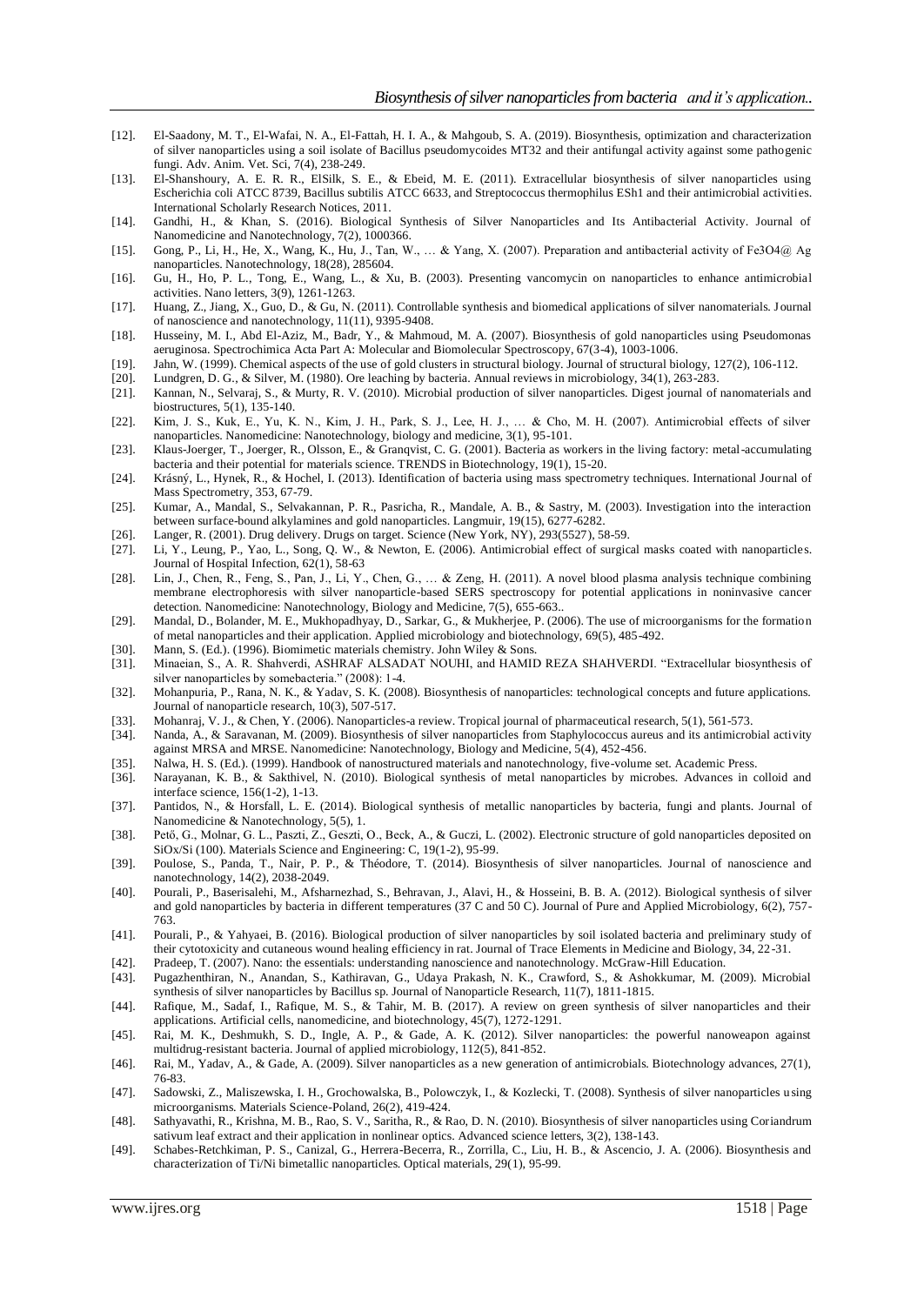- [50]. Schultz, S., Smith, D. R., Mock, J. J., & Schultz, D. A. (2000). Single-target molecule detection with nonbleaching multicolor optical immunolabels. Proceedings of the National Academy of Sciences, 97(3), 996-1001.
- [51]. Shrivastava, S., Bera, T., Roy, A., Singh, G., Ramachandrarao, P., & Dash, D. (2007). Characterization of enhanced antibacterial effects of novel silver nanoparticles. Nanotechnology, 18(22), 225103.
- [52]. Singh, R., Shedbalkar, U. U., Wadhwani, S. A., & Chopade, B. A. (2015). Bacteriagenic silver nanoparticles: synthesis, mechanism, and applications. Applied microbiology and biotechnology, 99(11), 45794593.
- [53]. Sintubin, L., De Windt, W., Dick, J., Mast, J., Van Der Ha, D., Verstraete, W., & Boon, N. (2009). Lactic acid bacteria as reducing and capping agent for the fast and efficient production of silver nanoparticles. Applied microbiology and biotechnology, 84(4), 741- 749.
- [54]. Slawson, R. M., Trevors, J. T., & Lee, H. (1992). Silver accumulation and resistance in Pseudomonas stutzeri. Archives of microbiology, 158(6), 398-404.
- [55]. Thakkar, K. N., Mhatre, S. S., & Parikh, R. Y. (2010). Biological synthesis of metallic nanoparticles. Nanomedicine: nanotechnology, biology and medicine, 6(2), 257-262.
- [56]. Tsibakhashvili, N. Y., Kirkesali, E. I., Pataraya, D. T., Gurielidze, M. A., Kalabegishvili, T. L., Gvarjaladze, D. N., … & Shklover, V. Y. (2011). Microbial synthesis of silver nanoparticles by Streptomyces glaucus and Spirulina platensis. Advanced Science Letters, 4(11-12), 3408-3417.
- [57]. Zaki, S., El Kady, M. F., & Abd-El-Haleem, D. (2011). Biosynthesis and structural characterization of silver nanoparticles from bacterial isolates. Materials research bulletin, 46(10), 1571-1576.
- [58]. Zhang, X., Yan, S., Tyagi, R. D., & Surampalli, R. Y. (2011). Synthesis of nanoparticles by microorganisms and their application in enhancing microbiological reaction rates. Chemosphere, 82(4), 489-494.
- [59]. Luria, S. E., & Burrous, J. W. (1957). Hybridization between Escherichia coli and Shigella. Journal of bacteriology, 74(4), 461-476.
- [60]. Lee, S. Y., Vedamuthu, E. R., Washam, C. J., & Reinbold, G. W. (1974). An agar medium for the differential enumeration of yogurt starter bacteria. Journal of Milk and Food Technology, 37(5), 272-276.
- [61]. Maneerung, T., Tokura, S., & Rujiravanit, R. (2008). Impregnation of silver nanoparticles into bacterial cellulose for antimicrobial wound dressing. Carbohydrate polymers, 72(1), 43-51.
- [62]. Fox Jr, C. L., & Modak, S. M. (1974). Mechanism of silver sulfadiazine action on burn wound infections. Antimicrobial agents and chemotherapy, 5(6), 582-588.
- [63]. Richard, J. W. (2002). Acticoat versus Silverlon: the truth. J Burns, 1, 11-19. [64]. Leaper, D. J. (2006). Silver dressings: their role in wound management. Inter
- Leaper, D. J. (2006). Silver dressings: their role in wound management. International wound journal, 3(4), 282-294.
- [65]. Jia, J., Duan, Y. Y., Wang, S. H., Zhang, S. F., & Wang, Z. Y. (2007). Preparation and characterization of antibacterial silvercontaining nanofibers for wound dressing applications. Journal of US-China Medical Science, 4(2), 52-54.
- [66]. Tian, J., Wong, K. K., Ho, C. M., Lok, C. N., Yu, W. Y., Che, C. M., … & Tam, P. K. (2007). Topical delivery of silver nanoparticles promotes wound healing. ChemMedChem: Chemistry Enabling Drug Discovery, 2(1), 129-136.
- [67]. Furno, F., Morley, K. S., Wong, B., Sharp, B. L., Arnold, P. L., Howdle, S. M., … & Reid, H. J. (2004). Silver nanoparticles and polymeric medical devices: a new approach to prevention of infection?. Journal of Antimicrobial Chemotherapy, 54(6), 1019-1024.
- [68]. Kumar, A., Vemula, P. K., Ajayan, P. M., & John, G. (2008). Silver-nanoparticle-embedded antimicrobial paints based on vegetable oil. Nature materials, 7(3), 236-241.
- [69]. Jain, P., & Pradeep, T. (2005). Potential of silver nanoparticle‐coated polyurethane foam as an antibacterial water filter. Biotechnology and bioengineering, 90(1), 59-63.
- [70]. Yeo, S. Y., & Jeong, S. H. (2003). Preparation and characterization of polypropylene/silver nanocomposite fibers.. Polymer international, 52(7), 1053-1057.
- [71]. Braydich-Stolle, L., Hussain, S., Schlager, J. J., & Hofmann, M. C. (2005). In vitro cytotoxicity of nanoparticles in mammalian germline stem cells. Toxicological sciences, 88(2), 412-419.
- [72]. Fendler, JH (ed.). (2008). Nanoparticles and nanostructured films: preparation, characterization, and applications . John Wiley & Sons.
- [73]. Huang, Z., Jiang, X., Guo, D., & Gu, N. (2011). Controllable synthesis and biomedical applications of silver nanomaterials. *Journal of nanoscience and nanotechnology*, *11*(11), 9395-9408.
- [74]. Jahn, W. (1999). Chemical aspects of the use of gold clusters in structural biology. Journal of structural biology, 127(2), 106-112.
- [75]. Nalwa, H. S. (Ed.). (1999). Handbook of nanostructured materials and nanotechnology, five-volume set. Academic Press.
- [76]. Sastry, M., Ahmad, A., Khan, M. I., & Kumar, R. (2003). Biosynthesis of metal nanoparticles using fungi and actinomycete. Current science, 162-170.
- [77]. Durán, N., Marcato, P. D., De Souza, G. I., Alves, O. L., & Esposito, E. (2007). Antibacterial effect of silver nanoparticles produced by fungal process on textile fabrics and their effluent treatment. Journal of biomedical nanotechnology, 3(2), 203-208.
- [78]. Vigneshwaran, N., Ashtaputre, N. M., Varadarajan, P. V., Nachane, R. P., Paralikar, K. M., & Balasubramanya, R. H. (2007). Biological synthesis of silver nanoparticles using the fungus Aspergillus flavus. Materials letters, 61(6), 1413-1418.
- [79]. Balaji, D. S., Basavaraja, S., Deshpande, R., Mahesh, D. B., Prabhakar, B. K., & Venkataraman, A. (2009). Extracellular biosynthesis of functionalized silver nanoparticles by strains of Cladosporium cladosporioides fungus. Colloids and surfaces B: biointerfaces, 68(1), 88-92.
- [80]. Ahmad, A., Mukherjee, P., Senapati, S., Mandal, D., Khan, M. I., Kumar, R., & Sastry, M. (2003). Extracellular biosynthesis of silver nanoparticles using the fungus Fusarium oxysporum. Colloids and surfaces B: Biointerfaces, 28(4), 313-318.
- [81]. Li, G., He, D., Qian, Y., Guan, B., Gao, S., Cui, Y., … & Wang, L. (2011). Fungus-mediated green synthesis of silver nanoparticles using Aspergillus terreus. International journal of molecular sciences, 13(1), 466-476.
- [82]. Gardea-Torresdey, J. L., Gomez, E., Peralta-Videa, J. R., Parsons, J. G., Troiani, H., & Jose-Yacaman, M. (2003). Alfalfa sprouts: a natural source for the synthesis of silver nanoparticles. Langmuir, 19(4), 1357-1361.
- [83]. Ahmad, N., & Sharma, S. (2012). Green synthesis of silver nanoparticles using extracts of Ananas comosus.
- [84]. Singh, A., Jain, D., Upadhyay, M. K., Khandelwal, N., & Verma, H. N. (2010). Green synthesis of silver nanoparticles using Argemone mexicana leaf extract and evaluation of their antimicrobial activities. Dig J Nanomater Bios, 5(2), 483-489.
- [85]. Gavhane, A. J., Padmanabhan, P., Kamble, S. P., & Jangle, S. N. (2012). Synthesis of silver nanoparticles using extract of neem leaf and triphala and evaluation of their antimicrobial activities. Int J Pharm Bio Sci, 3(3), 88-100.
- [86]. Evanoff, D. D., & Chumanov, G. (2004). Size-controlled synthesis of nanoparticles. 2. Measurement of extinction, scattering, and absorption cross sections. The Journal of Physical Chemistry B, 108(37), 13957-13962.
- [87]. Wiley, B., Sun, Y., Mayers, B., & Xia, Y. (2005). Shape-controlled synthesis of metal nanostructures: the case of silver. Chemistry– A European Journal, 11(2), 454-463.